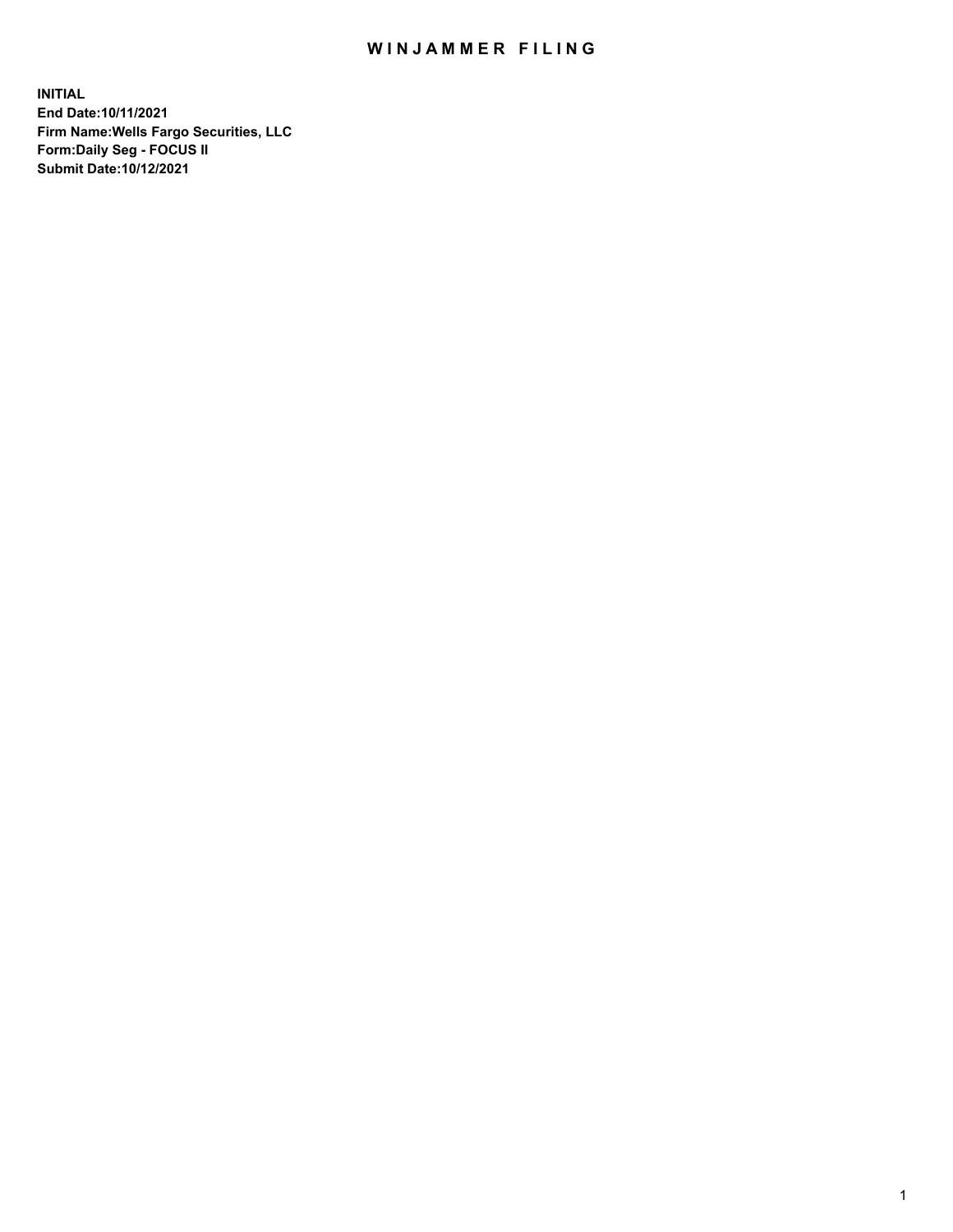**INITIAL End Date:10/11/2021 Firm Name:Wells Fargo Securities, LLC Form:Daily Seg - FOCUS II Submit Date:10/12/2021 Daily Segregation - Cover Page**

| Name of Company                                                                                                                                                                                                                                                                                                                | <b>Wells Fargo Securities LLC</b>                      |
|--------------------------------------------------------------------------------------------------------------------------------------------------------------------------------------------------------------------------------------------------------------------------------------------------------------------------------|--------------------------------------------------------|
| <b>Contact Name</b>                                                                                                                                                                                                                                                                                                            | <b>James Gnall</b>                                     |
| <b>Contact Phone Number</b>                                                                                                                                                                                                                                                                                                    | 917-699-6822                                           |
| <b>Contact Email Address</b>                                                                                                                                                                                                                                                                                                   | james.w.gnall@wellsfargo.com                           |
| FCM's Customer Segregated Funds Residual Interest Target (choose one):<br>a. Minimum dollar amount: ; or<br>b. Minimum percentage of customer segregated funds required:% ; or<br>c. Dollar amount range between: and; or<br>d. Percentage range of customer segregated funds required between: % and %.                       | 125,000,000<br><u>0</u><br><u>00</u><br>0 <sub>0</sub> |
| FCM's Customer Secured Amount Funds Residual Interest Target (choose one):<br>a. Minimum dollar amount: ; or<br>b. Minimum percentage of customer secured funds required:%; or<br>c. Dollar amount range between: and; or<br>d. Percentage range of customer secured funds required between: % and %.                          | 35,000,000<br><u>0</u><br>00<br>0 <sub>0</sub>         |
| FCM's Cleared Swaps Customer Collateral Residual Interest Target (choose one):<br>a. Minimum dollar amount: ; or<br>b. Minimum percentage of cleared swaps customer collateral required:% ; or<br>c. Dollar amount range between: and; or<br>d. Percentage range of cleared swaps customer collateral required between:% and%. | 360,000,000<br><u>0</u><br>0 Q<br>00                   |

Attach supporting documents CH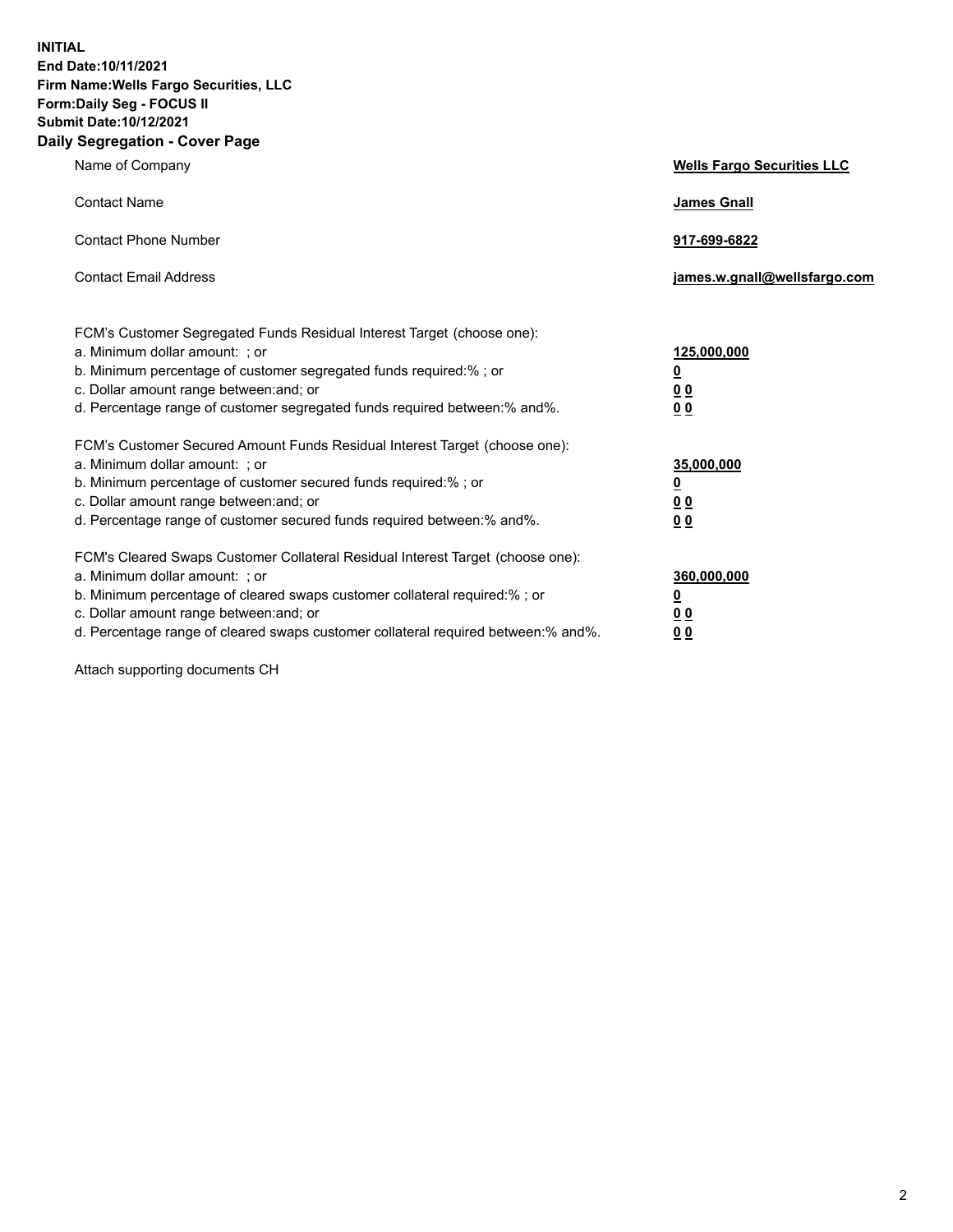## **INITIAL End Date:10/11/2021 Firm Name:Wells Fargo Securities, LLC Form:Daily Seg - FOCUS II Submit Date:10/12/2021**

## **Daily Segregation - Secured Amounts**

|     | Foreign Futures and Foreign Options Secured Amounts                                         |                                    |
|-----|---------------------------------------------------------------------------------------------|------------------------------------|
|     | Amount required to be set aside pursuant to law, rule or regulation of a foreign            | $0$ [7305]                         |
|     | government or a rule of a self-regulatory organization authorized thereunder                |                                    |
| 1.  | Net ledger balance - Foreign Futures and Foreign Option Trading - All Customers             |                                    |
|     | A. Cash                                                                                     | 322,856,647 [7315]                 |
|     | B. Securities (at market)                                                                   | 208,468,967 [7317]                 |
| 2.  | Net unrealized profit (loss) in open futures contracts traded on a foreign board of trade   | 8,392,770 [7325]                   |
| 3.  | Exchange traded options                                                                     |                                    |
|     | a. Market value of open option contracts purchased on a foreign board of trade              | 1,216,419 [7335]                   |
|     | b. Market value of open contracts granted (sold) on a foreign board of trade                | -229,197 [7337]                    |
| 4.  | Net equity (deficit) (add lines 1. 2. and 3.)                                               | 540,705,606 [7345]                 |
| 5.  | Account liquidating to a deficit and account with a debit balances - gross amount           | 8,091,411 [7351]                   |
|     | Less: amount offset by customer owned securities                                            | -8,089,316 [7352] 2,095 [7354]     |
| 6.  | Amount required to be set aside as the secured amount - Net Liquidating Equity              | 540,707,701 [7355]                 |
|     | Method (add lines 4 and 5)                                                                  |                                    |
| 7.  | Greater of amount required to be set aside pursuant to foreign jurisdiction (above) or line | 540,707,701 [7360]                 |
|     | 6.                                                                                          |                                    |
|     | FUNDS DEPOSITED IN SEPARATE REGULATION 30.7 ACCOUNTS                                        |                                    |
| 1.  | Cash in banks                                                                               |                                    |
|     | A. Banks located in the United States                                                       | 165,558,835 [7500]                 |
|     | B. Other banks qualified under Regulation 30.7                                              | 12,819,127 [7520] 178,377,962      |
|     |                                                                                             | [7530]                             |
| 2.  | <b>Securities</b>                                                                           |                                    |
|     | A. In safekeeping with banks located in the United States                                   | 132,497,231 [7540]                 |
|     | B. In safekeeping with other banks qualified under Regulation 30.7                          | 0 [7560] 132,497,231 [7570]        |
| 3.  | Equities with registered futures commission merchants                                       |                                    |
|     | A. Cash                                                                                     | -813,589 [7580]                    |
|     | <b>B.</b> Securities                                                                        | 95,983,839 [7590]                  |
|     | C. Unrealized gain (loss) on open futures contracts                                         | 40,764,958 [7600]                  |
|     | D. Value of long option contracts                                                           | 1,216,419 [7610]                   |
|     | E. Value of short option contracts                                                          | -229,197 [7615] 136,922,430 [7620] |
| 4.  | Amounts held by clearing organizations of foreign boards of trade                           |                                    |
|     | A. Cash                                                                                     | $0$ [7640]                         |
|     | <b>B.</b> Securities                                                                        | $0$ [7650]                         |
|     | C. Amount due to (from) clearing organization - daily variation                             | $0$ [7660]                         |
|     | D. Value of long option contracts                                                           | $0$ [7670]                         |
|     | E. Value of short option contracts                                                          | 0 [7675] 0 [7680]                  |
| 5.  | Amounts held by members of foreign boards of trade                                          |                                    |
|     | A. Cash                                                                                     | 35,797,051 [7700]                  |
|     | <b>B.</b> Securities                                                                        | 200,100,847 [7710]                 |
|     | C. Unrealized gain (loss) on open futures contracts                                         | <u>-52,455,579</u> [7720]          |
|     | D. Value of long option contracts                                                           | $0$ [7730]                         |
|     | E. Value of short option contracts                                                          | 0 [7735] 183,442,319 [7740]        |
| 6.  | Amounts with other depositories designated by a foreign board of trade                      | $0$ [7760]                         |
| 7.  | Segregated funds on hand                                                                    | $0$ [7765]                         |
| 8.  | Total funds in separate section 30.7 accounts                                               | 631,239,942 [7770]                 |
| 9.  | Excess (deficiency) Set Aside for Secured Amount (subtract line 7 Secured Statement         | 90,532,241 [7380]                  |
|     | Page 1 from Line 8)                                                                         |                                    |
| 10. | Management Target Amount for Excess funds in separate section 30.7 accounts                 | 35,000,000 [7780]                  |

11. Excess (deficiency) funds in separate 30.7 accounts over (under) Management Target **55,532,241** [7785]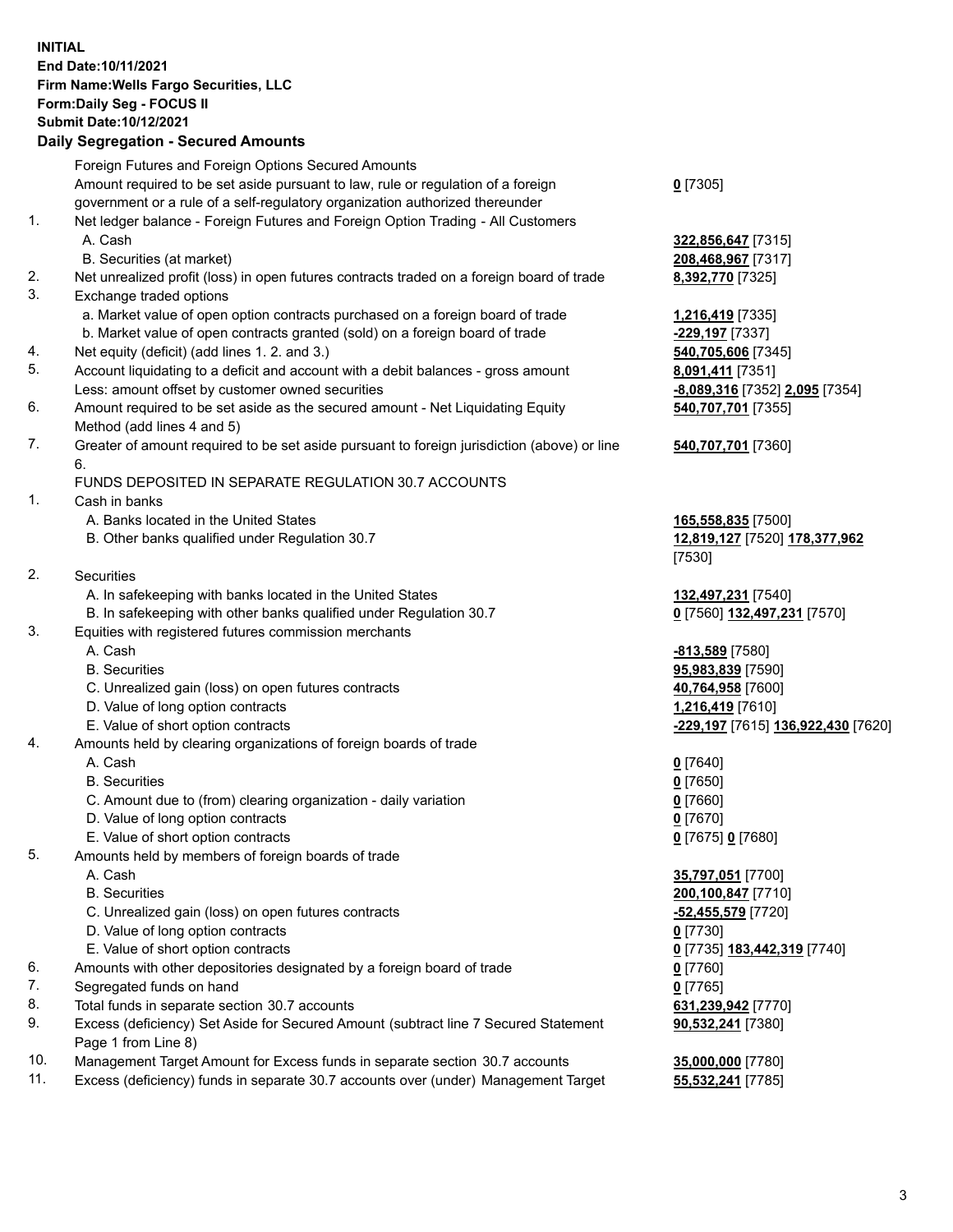**INITIAL End Date:10/11/2021 Firm Name:Wells Fargo Securities, LLC Form:Daily Seg - FOCUS II Submit Date:10/12/2021 Daily Segregation - Segregation Statement** SEGREGATION REQUIREMENTS(Section 4d(2) of the CEAct) 1. Net ledger balance A. Cash **3,412,467,382** [7010] B. Securities (at market) **1,750,687,418** [7020] 2. Net unrealized profit (loss) in open futures contracts traded on a contract market **-175,990,121** [7030] 3. Exchange traded options A. Add market value of open option contracts purchased on a contract market **2,335,420,550** [7032] B. Deduct market value of open option contracts granted (sold) on a contract market **-2,293,142,248** [7033] 4. Net equity (deficit) (add lines 1, 2 and 3) **5,029,442,981** [7040] 5. Accounts liquidating to a deficit and accounts with debit balances - gross amount **126,939,533** [7045] Less: amount offset by customer securities **-126,566,220** [7047] **373,313** [7050] 6. Amount required to be segregated (add lines 4 and 5) **5,029,816,294** [7060] FUNDS IN SEGREGATED ACCOUNTS 7. Deposited in segregated funds bank accounts A. Cash **148,061,177** [7070] B. Securities representing investments of customers' funds (at market) **615,283,299** [7080] C. Securities held for particular customers or option customers in lieu of cash (at market) **158,177,830** [7090] 8. Margins on deposit with derivatives clearing organizations of contract markets A. Cash **2,603,783,064** [7100] B. Securities representing investments of customers' funds (at market) **364,722,310** [7110] C. Securities held for particular customers or option customers in lieu of cash (at market) **1,592,509,588** [7120] 9. Net settlement from (to) derivatives clearing organizations of contract markets **12,754,126** [7130] 10. Exchange traded options A. Value of open long option contracts **2,335,420,550** [7132] B. Value of open short option contracts **-2,293,142,248** [7133] 11. Net equities with other FCMs A. Net liquidating equity **0** [7140] B. Securities representing investments of customers' funds (at market) **0** [7160] C. Securities held for particular customers or option customers in lieu of cash (at market) **0** [7170] 12. Segregated funds on hand **0** [7150] 13. Total amount in segregation (add lines 7 through 12) **5,537,569,696** [7180] 14. Excess (deficiency) funds in segregation (subtract line 6 from line 13) **507,753,402** [7190] 15. Management Target Amount for Excess funds in segregation **125,000,000** [7194]

16. Excess (deficiency) funds in segregation over (under) Management Target Amount Excess

**382,753,402** [7198]